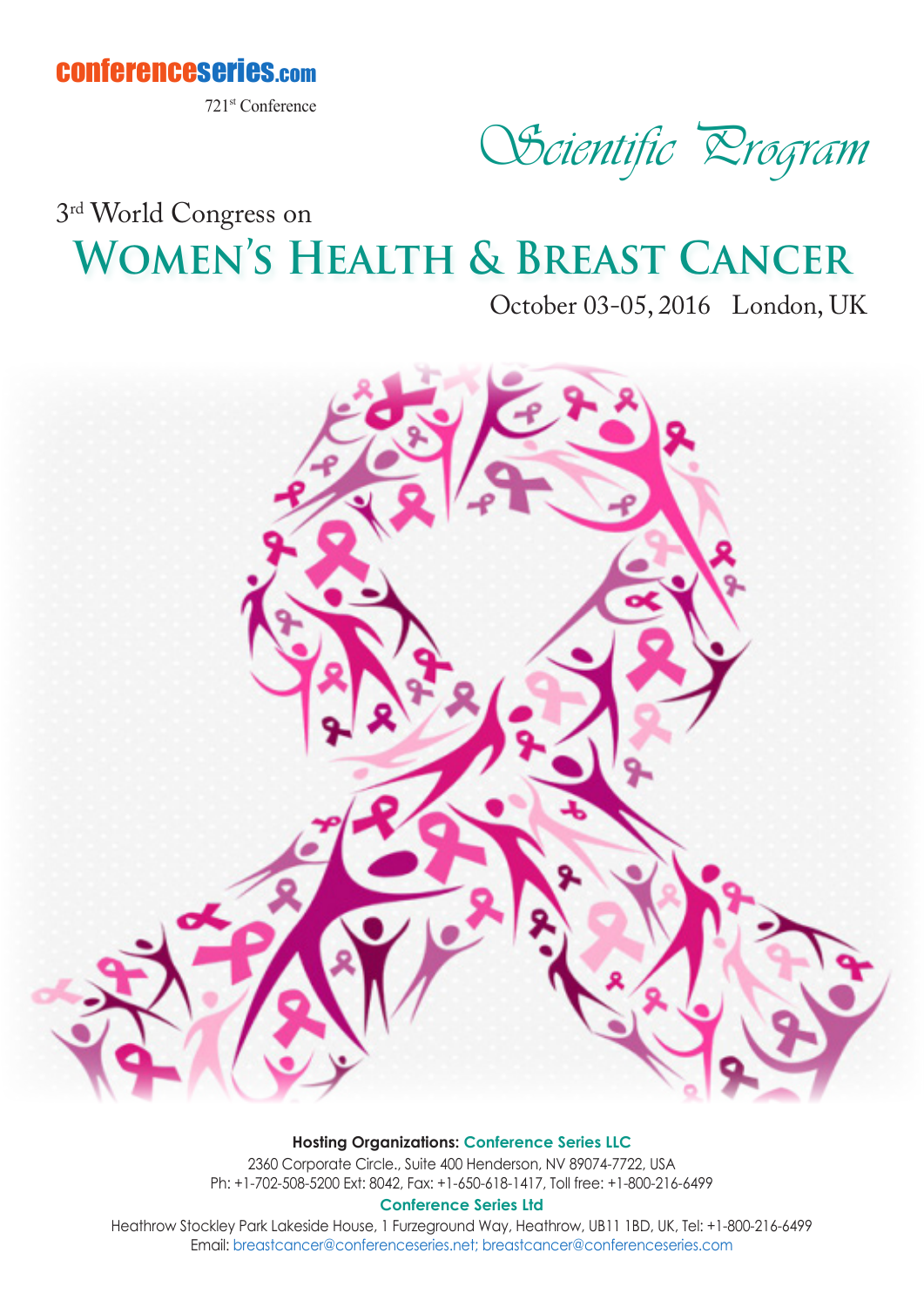### **October 03, 2016 | Day 1**

**Hall B**

### conferenceseries.com **09:00-09:30** Opening Ceremony

| <b>Keynote Forum</b>                                                             |                                                                                                                                                       |  |
|----------------------------------------------------------------------------------|-------------------------------------------------------------------------------------------------------------------------------------------------------|--|
|                                                                                  | <b>Introduction</b>                                                                                                                                   |  |
| 09:30-10:00                                                                      | Title: Why the term of "low grade ductal carcinoma in situ" should be changed to "Borderline Breast Disease":<br>diagnostic and clinical implications |  |
|                                                                                  | Shahla Masood, University of Florida College of Medicine - Jacksonville, Florida, USA                                                                 |  |
| 10:00-10:30                                                                      | Title: Breast reconstruction using scaffold synthetic or biological                                                                                   |  |
|                                                                                  | Pier Luigi Santi, Italy University of Genova, Italy                                                                                                   |  |
| 10:30-11:00                                                                      | Title: Targeting triple-negative breast cancer by inhibiting cancer stem-like cell (CSC) expansion                                                    |  |
|                                                                                  | Guan Chen, Medical College of Wisconsin, USA                                                                                                          |  |
|                                                                                  | Group Photo & Refreshment Break 11:00-11:20 @ Foyer                                                                                                   |  |
|                                                                                  | <b>Special Session</b>                                                                                                                                |  |
| $11:20-11:45$                                                                    | Title: Can Art play A Role in Medicine and Survivorship?                                                                                              |  |
|                                                                                  | <b>Shirley Bianca, Germany</b>                                                                                                                        |  |
| 11:45-12:10                                                                      | Title: How can I start? How to go forward after the trauma of cancer diagnosis                                                                        |  |
|                                                                                  | Judith Edwards, Cansurviving.com, UK                                                                                                                  |  |
| Sessions:                                                                        |                                                                                                                                                       |  |
|                                                                                  | Breast Cancer Therapy   Breast cancer Rehabilitation/Survivorship   Breast Cancer- Clinical Trails                                                    |  |
|                                                                                  | Session Chair: Brian W Booth, Clemson University, USA                                                                                                 |  |
| Session Co-chair: M P Van Den Tol, VU University Medical Center, The Netherlands |                                                                                                                                                       |  |
| 12:10-12:35                                                                      | Title: Obesity and breast cancer: Can an Aspirin a day really improve survival?                                                                       |  |
|                                                                                  | Linda deGraffenried, University of Texas at Austin, USA                                                                                               |  |
| 12:35-13:00                                                                      | Title: Remodeling of tannic acid cross-linked collagen type I induces apoptosis in ER+ and HER2+ breast cancer cells                                  |  |
|                                                                                  | Brian W Booth, Clemson University, USA                                                                                                                |  |
|                                                                                  | Lunch Break 13:00:13:45                                                                                                                               |  |
| 13:45-14:10 randomized trial                                                     | Title: Mesh versus acellular dermal matrix in immediate implant-based breast reconstruction: A prospective                                            |  |
|                                                                                  | Daphne Gschwantler-Kaulich, Medical University of Vienna, Austria                                                                                     |  |
|                                                                                  | Title: Obesity in post-menopausal women starting adjuvant aromatase inhibitors for breast cancer: Is there an                                         |  |
| 14:10-14:35                                                                      | effect of body mass index on outcome?                                                                                                                 |  |
|                                                                                  | Jamal Zekri, AlFaisal University, Saudi Arabia                                                                                                        |  |
| 14:35-15:00                                                                      | Title: BCL6 induces EMT by promoting the ZEB1-mediated transcription repression of E-cadherin in breast cancer cells                                  |  |
|                                                                                  | Bing Cui, Chinese Academy of Medical Sciences & Peking Union Medical College, China                                                                   |  |
| 15:00-15:25                                                                      | Title: A nationwide pathology study on surgical margins and excision volumes after breast-conserving surgery:<br>There is still much to be gained     |  |
|                                                                                  | M P Van Den Tol, VU University Medical Center, The Netherlands                                                                                        |  |
| 15:25-15:50                                                                      | Title: Mitochondrial estrogen receptors and endocrine therapy response                                                                                |  |
|                                                                                  | Asli Giray Kurt, Baskent University, Turkey                                                                                                           |  |
|                                                                                  | Networking & Refreshment Break 15:50-16:10 @ Foyer                                                                                                    |  |
| 16:10:-16:35                                                                     | Title: The impact of coordinated multidisciplinary cancer service                                                                                     |  |
|                                                                                  | Jamal Zekri, AlFaisal University, Saudi Arabia                                                                                                        |  |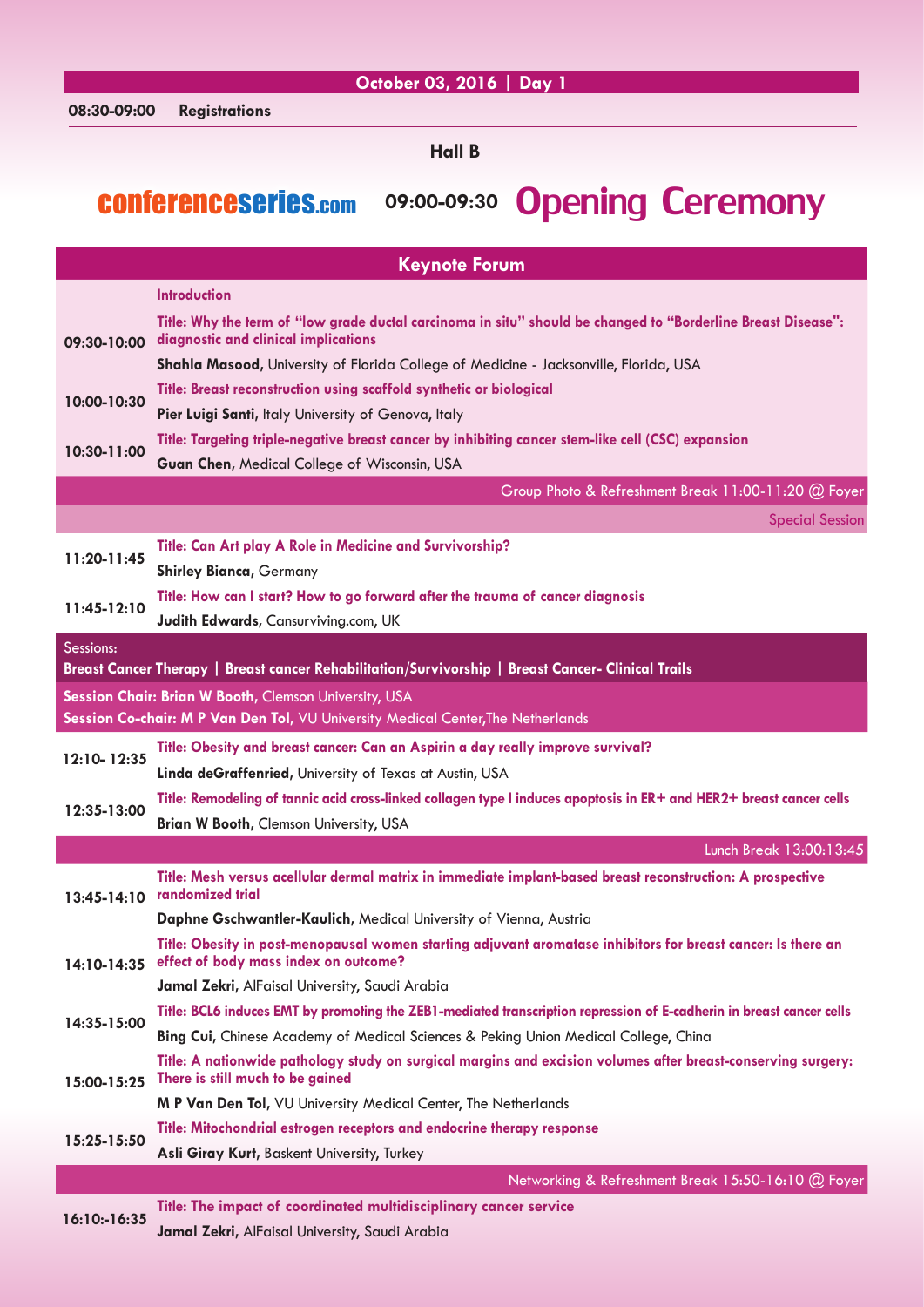**16:35:-17:00 [Title: Metaplastic breast carcinoma: A single center experience in Pakistan](http://breastcancer.conferenceseries.com/abstract/2016/metaplastic-breast-carcinoma-a-single-center-experience-in-pakistan)**

**Zarka Samoon,** [Aga Khan University Hospital, Pakistan](http://breastcancer.conferenceseries.com/speaker/2016/zarka-samoon-aga-khan-university-hospital-karachi-pakistan)

**17:00:-17:25 Cells and Stem Cell like Spheroids [Title: The ginger product 6-Shogaol shows promise in breast cancer treatment by inhibiting Breast Cancer](http://breastcancer.conferenceseries.com/abstract/2016/the-ginger-product-6-shogaol-shows-promise-in-breast-cancer-treatment-by-inhibiting-breast-cancer-cells-and-stem-cell-like-spheroids)** 

**Suparna Sengupta,** [Rajiv Gandhi Centre for Biotechnology, Trivandrum, India](http://breastcancer.conferenceseries.com/speaker/2016/suparna-sengupta-rajiv-gandhi-centre-for-biotechnology-trivandrum-india)

**Panel Discussion** 

|                                                                                                                                                                                                                            | Day 2: October 04, 2016                                                                                                                                                                            |  |  |
|----------------------------------------------------------------------------------------------------------------------------------------------------------------------------------------------------------------------------|----------------------------------------------------------------------------------------------------------------------------------------------------------------------------------------------------|--|--|
|                                                                                                                                                                                                                            | <b>Hall B</b>                                                                                                                                                                                      |  |  |
|                                                                                                                                                                                                                            | Session Introduction                                                                                                                                                                               |  |  |
|                                                                                                                                                                                                                            | Keynote Forum                                                                                                                                                                                      |  |  |
| 09:00-09:30                                                                                                                                                                                                                | Title: Towards early stage detection of ovarian cancer via lysophosphatidic acid as a biomarker                                                                                                    |  |  |
|                                                                                                                                                                                                                            | Michael Thompson, University of Toronto, Canada                                                                                                                                                    |  |  |
| 09:30-10:00                                                                                                                                                                                                                | Title: Incidence of hyperlipidemias among premenopausal Chinese breast cancer patients after adjuvant<br>cytotoxic chemotherapy                                                                    |  |  |
|                                                                                                                                                                                                                            | Winnie Yeo, Prince of Wales Hospital- Chinese University of Hong Kong, Hong Kong                                                                                                                   |  |  |
| <b>Session Introduction</b>                                                                                                                                                                                                |                                                                                                                                                                                                    |  |  |
| Sessions:<br><b>Breast Cancer- Present Perspective   Breast Cancer Surgery Choices</b><br>Session Chair: Jun Yang, St Jude Children's Research Hospital, USA<br>Session Co-Chair: Pooja Saini, University of Liverpool, UK |                                                                                                                                                                                                    |  |  |
| 10:00-10:25                                                                                                                                                                                                                | Title: Update on triple negative breast cancer                                                                                                                                                     |  |  |
|                                                                                                                                                                                                                            | Saranya Chumsri, Mayo Clinic, Jacksonville, USA                                                                                                                                                    |  |  |
| 10:25-10:50                                                                                                                                                                                                                | Title: Hypoxia, epigenetics and estrogen receptor in breast cancer                                                                                                                                 |  |  |
|                                                                                                                                                                                                                            | Jun Yang, St Jude Children's Research Hospital, USA                                                                                                                                                |  |  |
| $10:50 - 11:15$                                                                                                                                                                                                            | Title: Not feeling sick from breast cancer: A framework on health status perceptions transition process                                                                                            |  |  |
|                                                                                                                                                                                                                            | Maude Hébert, University of Quebec, Trois-Rivieres, Canada                                                                                                                                         |  |  |
|                                                                                                                                                                                                                            | Refreshment Break 11:15-11:35 @ Foyer                                                                                                                                                              |  |  |
|                                                                                                                                                                                                                            | Workshop                                                                                                                                                                                           |  |  |
| 11:35-12:00                                                                                                                                                                                                                | Title: The influence of nonstandard type operations during metastatic breast cancer                                                                                                                |  |  |
|                                                                                                                                                                                                                            | Gia Nemsadze, The Institute of Clinical Oncology, Georgia                                                                                                                                          |  |  |
|                                                                                                                                                                                                                            |                                                                                                                                                                                                    |  |  |
| 12:00-12:25                                                                                                                                                                                                                | Title: The influence of nonstandard type operations during metastatic breast cancer                                                                                                                |  |  |
|                                                                                                                                                                                                                            | Diana Nemsadze, The Institute of Clinical Oncology, Georgia                                                                                                                                        |  |  |
|                                                                                                                                                                                                                            | Session to be Continued                                                                                                                                                                            |  |  |
| 12:25-12:50                                                                                                                                                                                                                | Title: A combination of Nottingham prognostic index and IHC4 score predicts pathological complete<br>response of neo-adjuvant chemotherapy in estrogen receptor positive breast cancer             |  |  |
|                                                                                                                                                                                                                            | Chang Gong, Sun Yat Sen University, Guangzhou, China                                                                                                                                               |  |  |
|                                                                                                                                                                                                                            | <b>Title: Integrated Molecular Profiling of Breast Cancer</b>                                                                                                                                      |  |  |
| 12:50-13:15                                                                                                                                                                                                                | Vessela N. Kristensen, University of Oslo, Norway                                                                                                                                                  |  |  |
|                                                                                                                                                                                                                            | Lunch Break 13:15-14:00                                                                                                                                                                            |  |  |
| 14:00-14:25                                                                                                                                                                                                                | Title: Preservation of Fertility in Breast Cancer Patients in Five Hospitals in Portugal                                                                                                           |  |  |
|                                                                                                                                                                                                                            | Vasco Fonseca, Portuguese Institute of Oncology - Lisbon, Portugal                                                                                                                                 |  |  |
| 14:25-14:50                                                                                                                                                                                                                | Title: A systematic review of barriers and enablers to South Asian women's attendance for asymptomatic<br>screening of breast and cervical cancers                                                 |  |  |
|                                                                                                                                                                                                                            | Pooja Saini, University of Liverpool, UK                                                                                                                                                           |  |  |
|                                                                                                                                                                                                                            | Title: Current surgical, oncological and reconstructive outcomes of nipple sparing mastectomy: Results from<br>14:50-15:15 a national multicentric registry with 1006 cases over a six-year period |  |  |